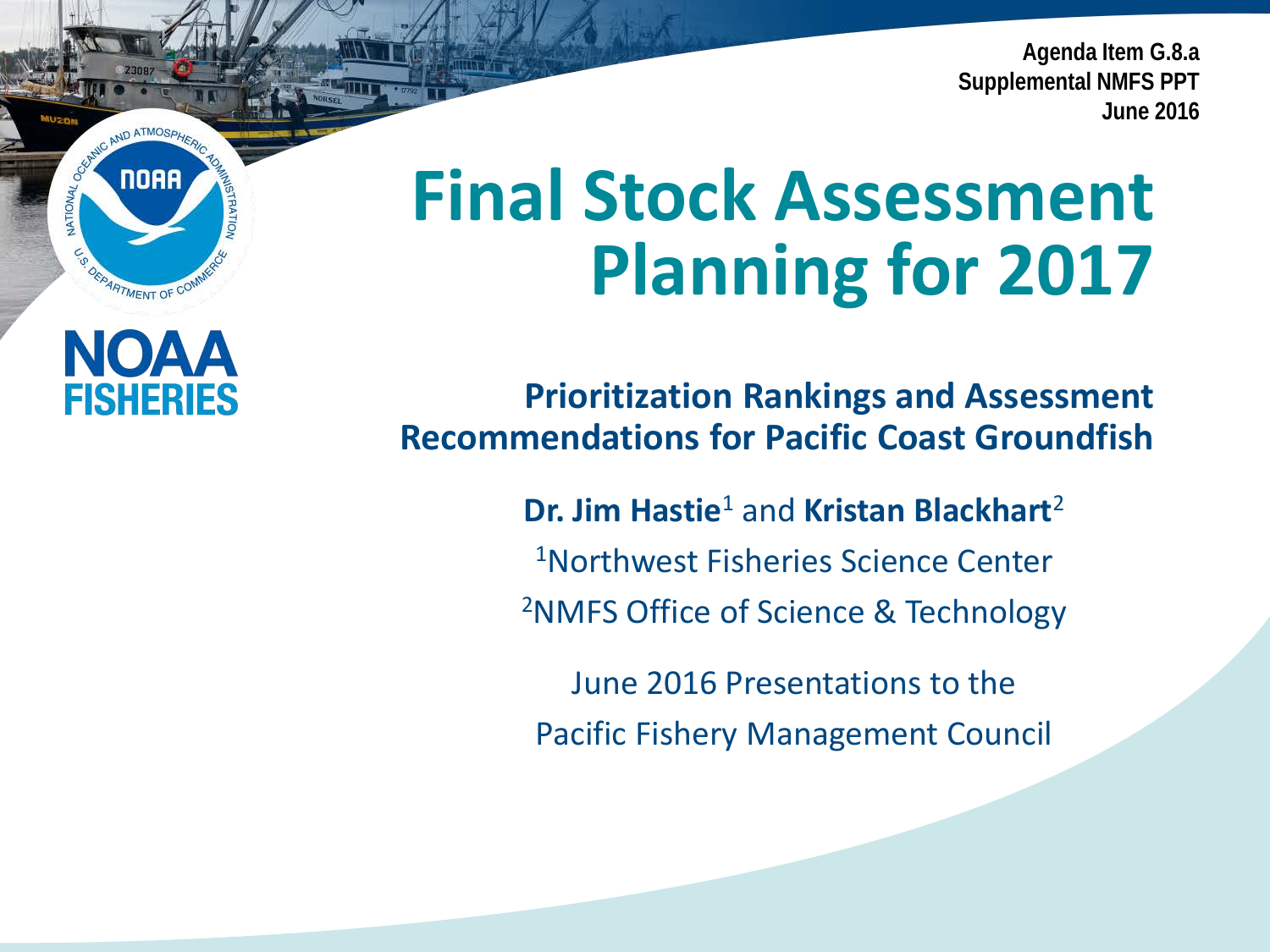## **Overview**

- **Quick review of process**
- **New information about recent survey trends**
- **Recommendations for upcoming Benchmark/Full or Update assessments**
- **Panel/species scheduling**
	- ‒ Balancing Panel workloads with likely multiarea/model assessments
	- ‒ Timing of Review Meetings

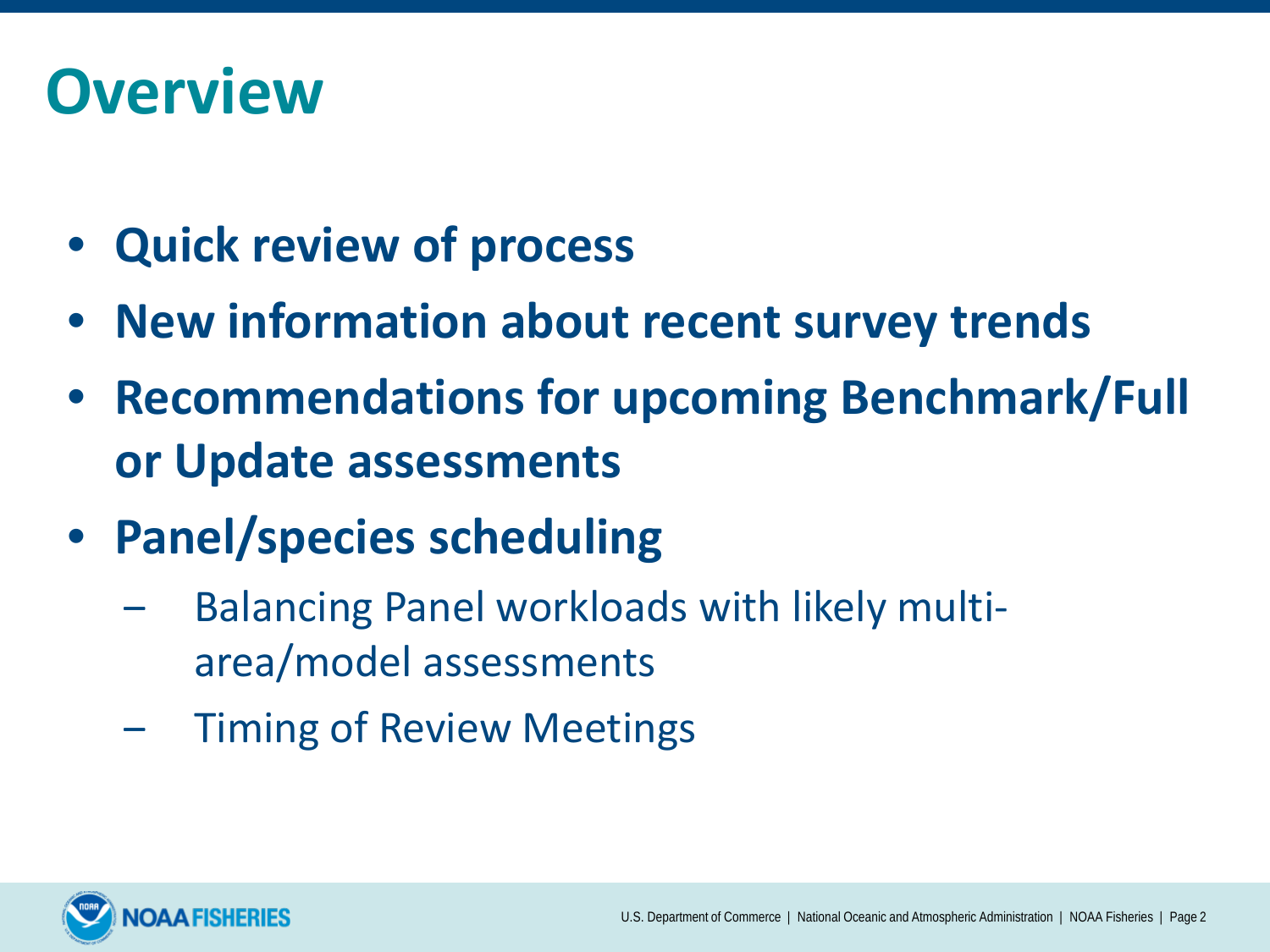## **Factor Scoring Overview**

| <b>Category</b>                                                                                                                                                                                                                                                                                                                                                                                                                                                                                                                                                                                                                                                                                                                                                                                                                                                                                                                                                                    | <b>Factor</b>                        | <b>Source/Basis</b>                 | <b>Range</b> |
|------------------------------------------------------------------------------------------------------------------------------------------------------------------------------------------------------------------------------------------------------------------------------------------------------------------------------------------------------------------------------------------------------------------------------------------------------------------------------------------------------------------------------------------------------------------------------------------------------------------------------------------------------------------------------------------------------------------------------------------------------------------------------------------------------------------------------------------------------------------------------------------------------------------------------------------------------------------------------------|--------------------------------------|-------------------------------------|--------------|
|                                                                                                                                                                                                                                                                                                                                                                                                                                                                                                                                                                                                                                                                                                                                                                                                                                                                                                                                                                                    | <b>Commercial Fishery Importance</b> | <b>Landed value (transformed)</b>   | $0 - 10$     |
| Landings * relative weights<br><b>Recreational Fishery Importance</b><br>(transformed)<br>Tribal comm revenue +<br><b>Importance to Subsistence</b><br><b>FISHERY</b><br>habitat subsistence scores<br><b>Non-Catch Value</b><br><b>Scuba/snorkel viewing</b><br><b>Constraining species; higher</b><br><b>Constituent Demand/Choke Stock</b><br><b>Rebuilding Status</b><br><b>Status, rebuilding projections</b><br><b>Relative Stock Abundance</b><br><b>Latest assessment or PSA</b><br><b>STOCK</b><br><b>Relative Fishing Mortality</b><br><b>Mortality reports</b><br><b>LATER: Link to Climate</b><br><b>ECOSYSTEM</b><br><b>Key Role in Ecosystem</b><br><b>Vulnerability Asmt scores</b><br><b>LATER: Use GLMMs or survey</b><br><b>Unexpected Changes in Stock Indicators</b><br>swept-area estimates<br><b>Updated steepness, new</b><br><b>ASMT</b><br><b>Relevant New Type of Information Available</b><br>survey, new fishery comps,<br>issues from last assessment |                                      | $0 - 10$                            |              |
|                                                                                                                                                                                                                                                                                                                                                                                                                                                                                                                                                                                                                                                                                                                                                                                                                                                                                                                                                                                    | $0 - 10$                             |                                     |              |
|                                                                                                                                                                                                                                                                                                                                                                                                                                                                                                                                                                                                                                                                                                                                                                                                                                                                                                                                                                                    |                                      |                                     | $0 - 10$     |
|                                                                                                                                                                                                                                                                                                                                                                                                                                                                                                                                                                                                                                                                                                                                                                                                                                                                                                                                                                                    |                                      | importance to sub-fleet or area     | $0 - 10$     |
|                                                                                                                                                                                                                                                                                                                                                                                                                                                                                                                                                                                                                                                                                                                                                                                                                                                                                                                                                                                    |                                      |                                     | $0 - 10$     |
|                                                                                                                                                                                                                                                                                                                                                                                                                                                                                                                                                                                                                                                                                                                                                                                                                                                                                                                                                                                    |                                      |                                     | $1 - 10$     |
|                                                                                                                                                                                                                                                                                                                                                                                                                                                                                                                                                                                                                                                                                                                                                                                                                                                                                                                                                                                    |                                      |                                     | $1 - 10$     |
|                                                                                                                                                                                                                                                                                                                                                                                                                                                                                                                                                                                                                                                                                                                                                                                                                                                                                                                                                                                    |                                      |                                     | $1 - 10$     |
|                                                                                                                                                                                                                                                                                                                                                                                                                                                                                                                                                                                                                                                                                                                                                                                                                                                                                                                                                                                    |                                      |                                     | $0 - 10$     |
|                                                                                                                                                                                                                                                                                                                                                                                                                                                                                                                                                                                                                                                                                                                                                                                                                                                                                                                                                                                    |                                      |                                     | $0 - 10$     |
|                                                                                                                                                                                                                                                                                                                                                                                                                                                                                                                                                                                                                                                                                                                                                                                                                                                                                                                                                                                    | <b>Years Assessment Overdue</b>      | <b>Relative to Target Frequency</b> | $0 - 10 +$   |

Supporting data and scoring for each Factor is presented in an individual tab in the Brf. -Book Workbook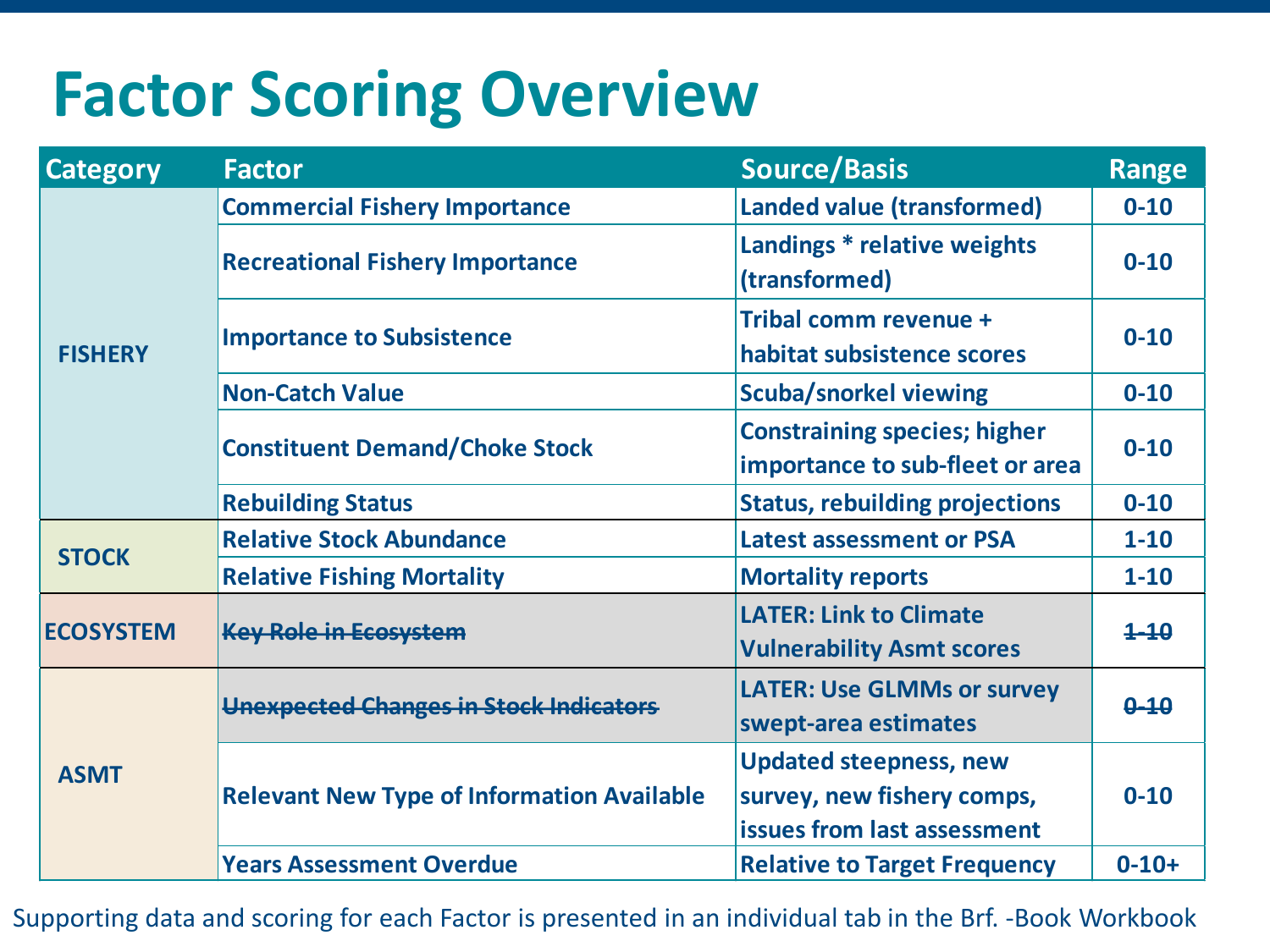# **Recent Survey Trends (and prior assessment projections)**

## **Example figures:**



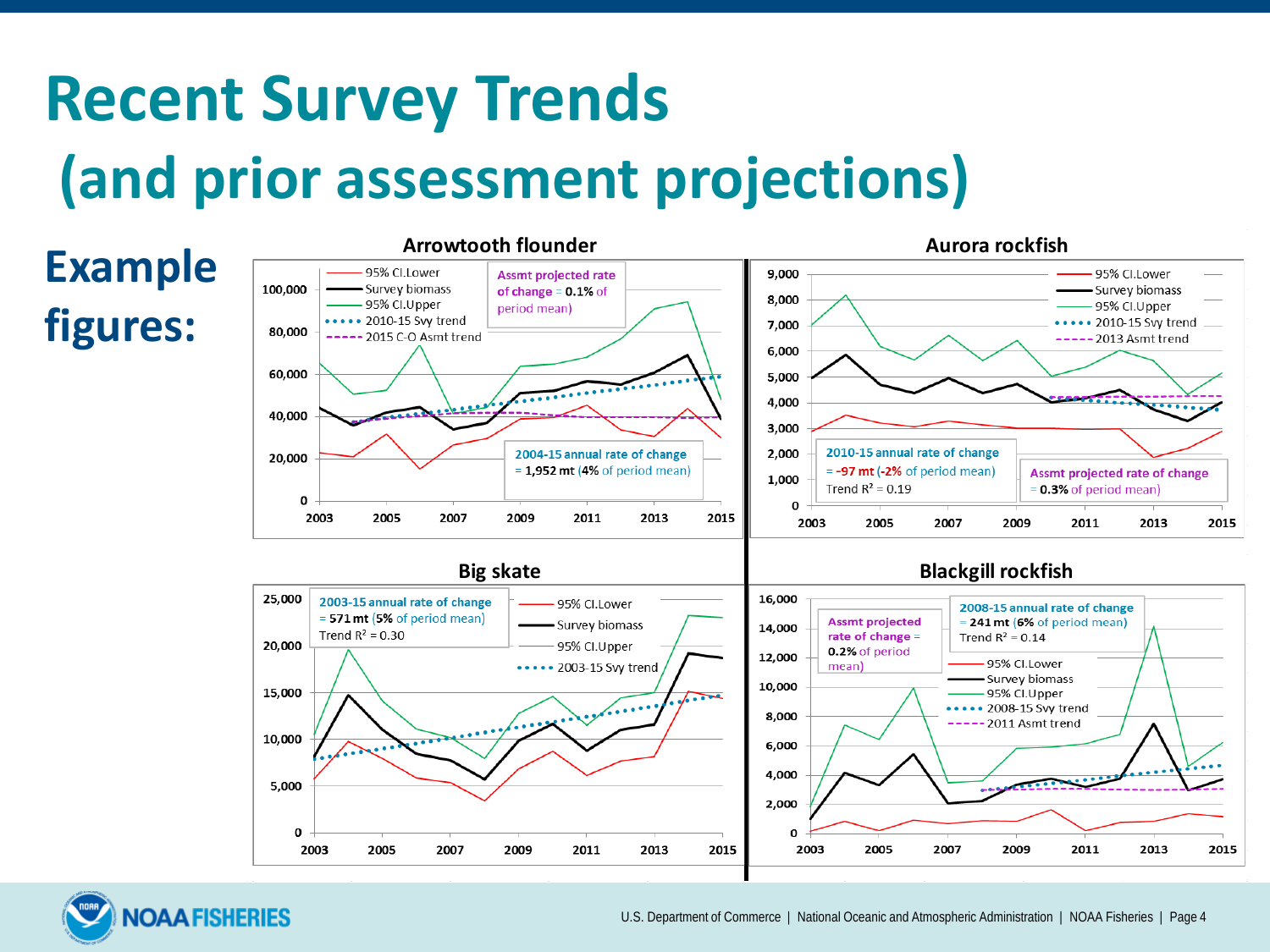# **Recent Survey Trends (and prior assessment projections)**

#### **Summary:**

|                       |               | Annual rate of |                              | Annual rate of |         |  |  |
|-----------------------|---------------|----------------|------------------------------|----------------|---------|--|--|
|                       |               | biomass change |                              | biomass change |         |  |  |
| <b>Species</b>        | <b>Survey</b> | Asmnt.         | <b>Species</b>               | <b>Survey</b>  | Asmnt.  |  |  |
| Arrowtooth flounder   | 4%            | 10%            | Aurora rockfish              | $-2%$          | 0.3%    |  |  |
| Big skate             | 5%            |                | <b>Blackgill rockfish</b>    | 6%             | 20%     |  |  |
| Curlfin sole          | 7%            |                | Dover sole                   | $-1%$          | $-4%$   |  |  |
| English sole          | 15%           |                | <b>Flathead sole</b>         | 13%            |         |  |  |
| Greenstriped rockfish | 1%            | 3%             | Greenspotted rockfish-Late   | $-11%$         | 3%      |  |  |
| Halfbanded rockfish   | 7%            |                | Greenspotted rockfish- Early | 3%             | 5%      |  |  |
| Lingcod               | 1%            | 2%             | Longnose skate               | 1%             | $-1%$   |  |  |
| Longspine thornyhead  | $-0.1%$       | 0.2%           | Pacific ocean perch          | $-3%$          | 2%      |  |  |
| Pacific cod           | 7%            |                | Pacific sanddab              | 2%             |         |  |  |
| Redbanded rockfish    | $-2%$         |                | Rex sole                     | 10%            |         |  |  |
| Rosethorn rockfish    | 0.1%          |                | Sharpchin rockfish           | 14%            |         |  |  |
| Shortbelly rockfish   | 4%            |                | Shortspine thornyhead        | 0.2%           | $-0.3%$ |  |  |
| Slender sole          | 4%            |                | <b>Pacific Spiny Dogfish</b> | 13%            | $-1\%$  |  |  |
| Splitnose rockfish    | $-6%$         | 8%             | Stripetail rockfish          | 13%            |         |  |  |
| Yelloweye rockfish    | 4%            | 2%             | Yellowtail rockfish          | 5%             | $-1%$   |  |  |

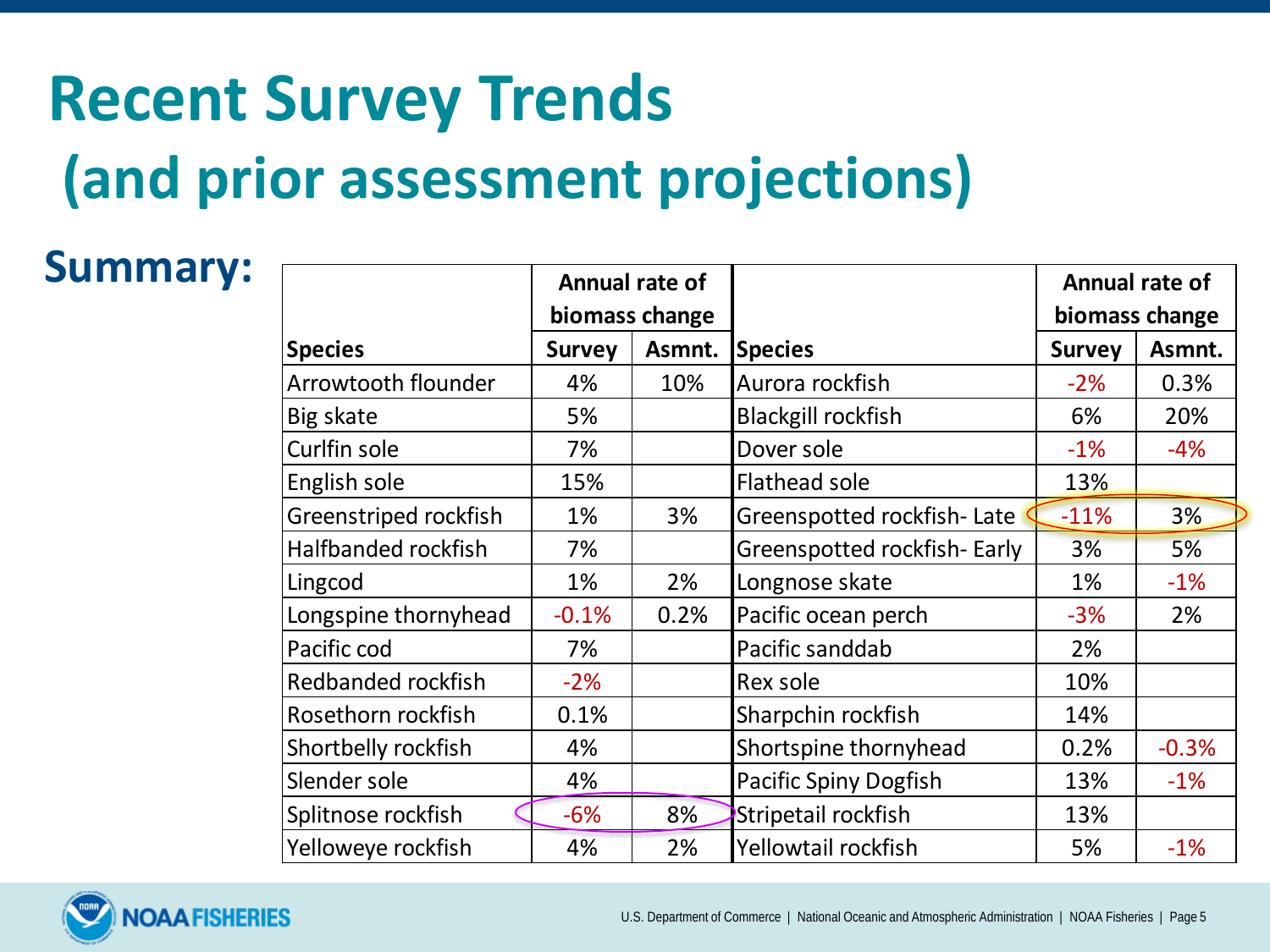# **Recent Survey Trends (and prior assessment projections)**

## **Greenspotted, early and recent:**



## **Greenspotted is ranked #56, without consideration of recent trends**

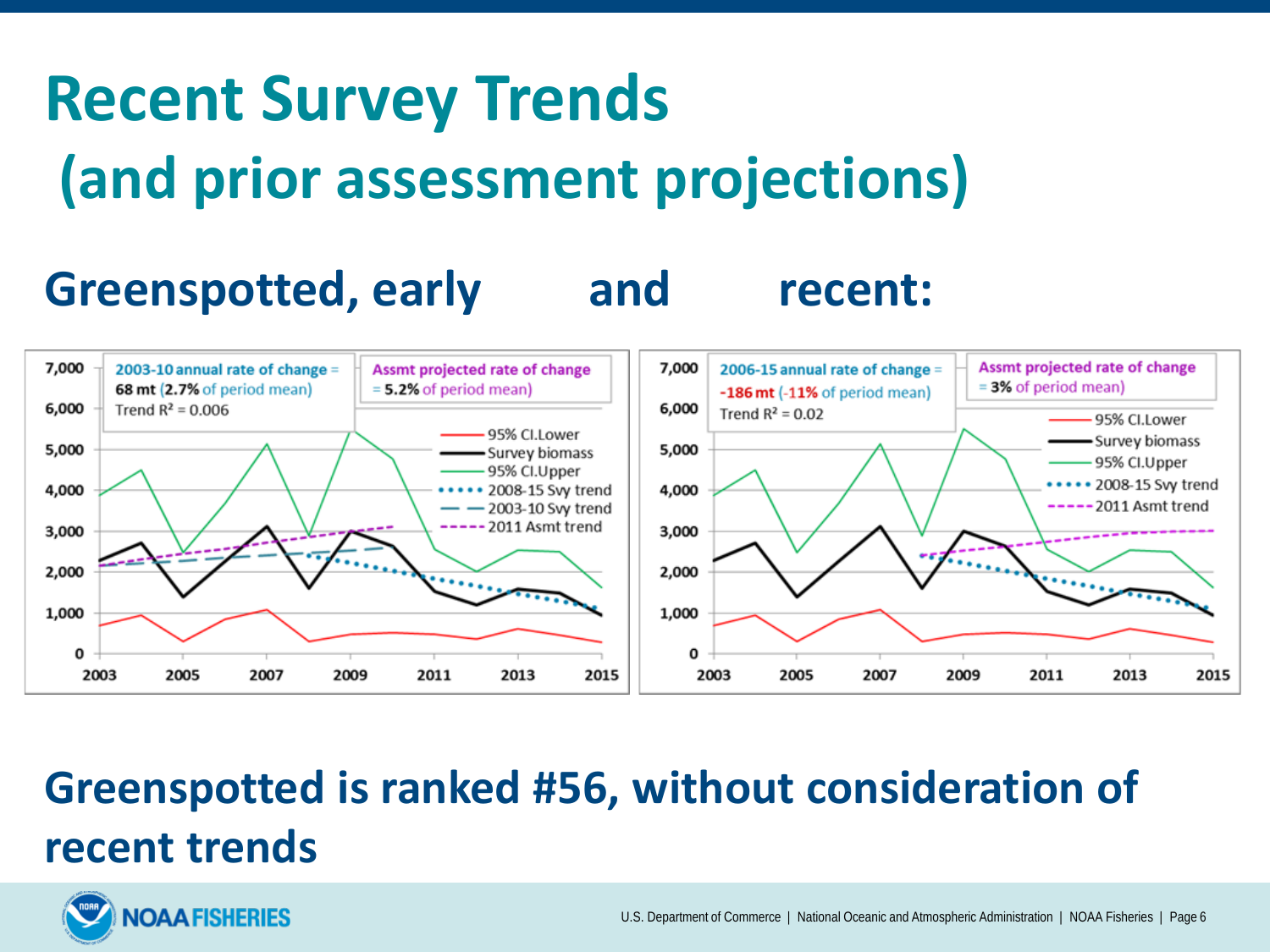## **Species Recommendations for 2017**

## **Full Assessments**

#### **Recommended by the Council in April**

- **1) Blue/Deacon rockfish** (OR [new] + CA)
- **2) Lingcod** (CA + OR/WA models)
- **3) Yelloweye rockfish** (3 state areas)
- **4) Yellowtail rockfish** (ADMB; 3 areas N of 40<sup>o</sup>10'; old fishery CPUE indices)

5) CA Scorpionfish (1 area) 6) POP (1 area)

**-----------------------------------------------------------------------------------------------------------------------------------------**

## **Update Assessments**

#### **Recommended by the Council in April**

- **1) Bocaccio**
- **2) Darkblotched rockfish**
- 3) Arrowtooth Flounder
- 4) Blackgill Rockfish

**-----------------------------------------------------------------------------------------------------------------------------------------**

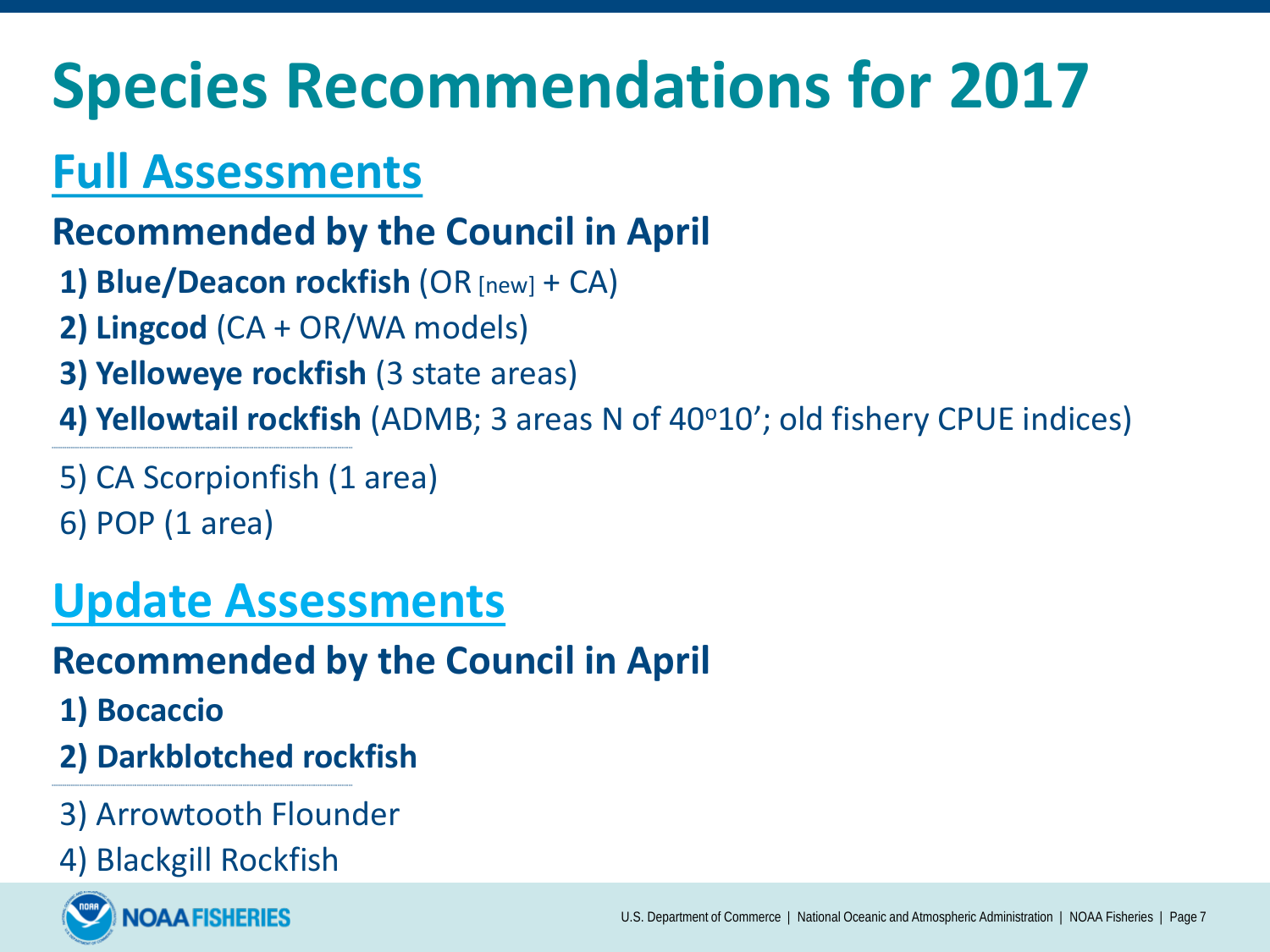## **STAR Panel Timing**

#### **2017 Calendar**

|              |    |    | <b>April</b> |    |    |    | May |    |                  |    |
|--------------|----|----|--------------|----|----|----|-----|----|------------------|----|
| <b>Su</b>    | Mo |    | Tu We Th Fr  |    |    | Sa | Su  | Mo | <b>Tu</b>        | We |
|              |    |    |              |    |    | 1  |     | 1  | $\mathbf{2}$     | 3  |
| $\mathbf{2}$ |    |    | 5            |    |    | 8  |     | 8  | 9                | 10 |
| 9            |    |    | X            | 13 | 14 | 15 | 14  | 15 | $\overline{.16}$ | 17 |
| 16           | 17 | 18 | 19           | 20 | 21 | 22 | 21  | 22 | 23               | 24 |
| 23           | 24 | 25 | 26           | 27 | 28 | 29 | 28  | 29 | 30               | Ж  |
| 30           |    |    |              |    |    |    |     |    |                  |    |

|              | <b>April</b> |    |             |    |           |    |  | May |    |           |           |           |    |    |  |
|--------------|--------------|----|-------------|----|-----------|----|--|-----|----|-----------|-----------|-----------|----|----|--|
| <b>Su</b>    |              |    | Mo Tu We Th |    | <b>Fr</b> | Sa |  | Su  | Mo | <b>Tu</b> | We        | <b>Th</b> | Fr | Sa |  |
|              |              |    |             |    |           |    |  |     |    | 2         | 3         | 4         | 5  | 6  |  |
| $\mathbf{2}$ |              |    |             |    |           | 8  |  |     | 8  | 9         | <b>10</b> | 11        | 12 | 13 |  |
| 9            |              |    |             | 13 | 14        | 15 |  | 14  | 15 | <b>16</b> | 17        | 18        | 19 | 20 |  |
| 16           | 17           | 18 | 19          | 20 | 21        | 22 |  | 21  | 22 | 23        | 24        | 25        | 26 | 27 |  |
| 23           | 24           | 25 | 26          | 27 | 28        | 29 |  | 28  | 29 | 30        | 31        |           |    |    |  |
| 30           |              |    |             |    |           |    |  |     |    |           |           |           |    |    |  |

| June |    |    |                |    |    |                         |  |  |  |  |  |
|------|----|----|----------------|----|----|-------------------------|--|--|--|--|--|
| Su   |    |    | Mo Tu We Th Fr |    |    | Sa                      |  |  |  |  |  |
|      |    |    |                | 1  | Z  | $\overline{\mathbf{3}}$ |  |  |  |  |  |
| 4    | 5  | წ  |                | 8  | 8  | 10                      |  |  |  |  |  |
| 11   |    |    |                |    | 26 | 17                      |  |  |  |  |  |
| 18   | 19 | 20 | 21             | 22 | 23 | 24                      |  |  |  |  |  |
| 25   | 26 | 27 | 28             | 29 | 30 |                         |  |  |  |  |  |
|      |    |    |                |    |    |                         |  |  |  |  |  |

|                | June |       |    |           |           |           | July      |           |           |    |           |    |    |  |  |
|----------------|------|-------|----|-----------|-----------|-----------|-----------|-----------|-----------|----|-----------|----|----|--|--|
| <b>Su</b>      | Mo   | Tu We |    | <b>Th</b> | <b>Fr</b> | Sa        | <b>Su</b> | Mo        | <b>Tu</b> | We | <b>Th</b> | Fr | Sa |  |  |
|                |      |       |    | Ŧ         | ☎         | 3         |           |           |           |    |           |    |    |  |  |
| $\overline{4}$ |      |       |    |           |           | <b>10</b> |           |           |           |    | Ŏ         |    | 8  |  |  |
| 11             |      |       |    |           | PO.       | 17        | 9         | <b>10</b> | 11        | 12 | 13        | 14 | 15 |  |  |
| 18             | 19   | 20    | 21 | 22        | 23        | 24        | <b>16</b> | 17        | 18        | 19 | 20        | 21 | 22 |  |  |
| 25             | 26   | 27    | 28 | 29        | 30        |           | 23        | 24        | 25        | 26 | 27        | 28 | 29 |  |  |
|                |      |       |    |           |           |           | 30        | 31        |           |    |           |    |    |  |  |

#### **1 - Council Meeting 2 - Holiday**

Holiday or Council conflict during part of week

Recommended weeks for 3 STAR Panels